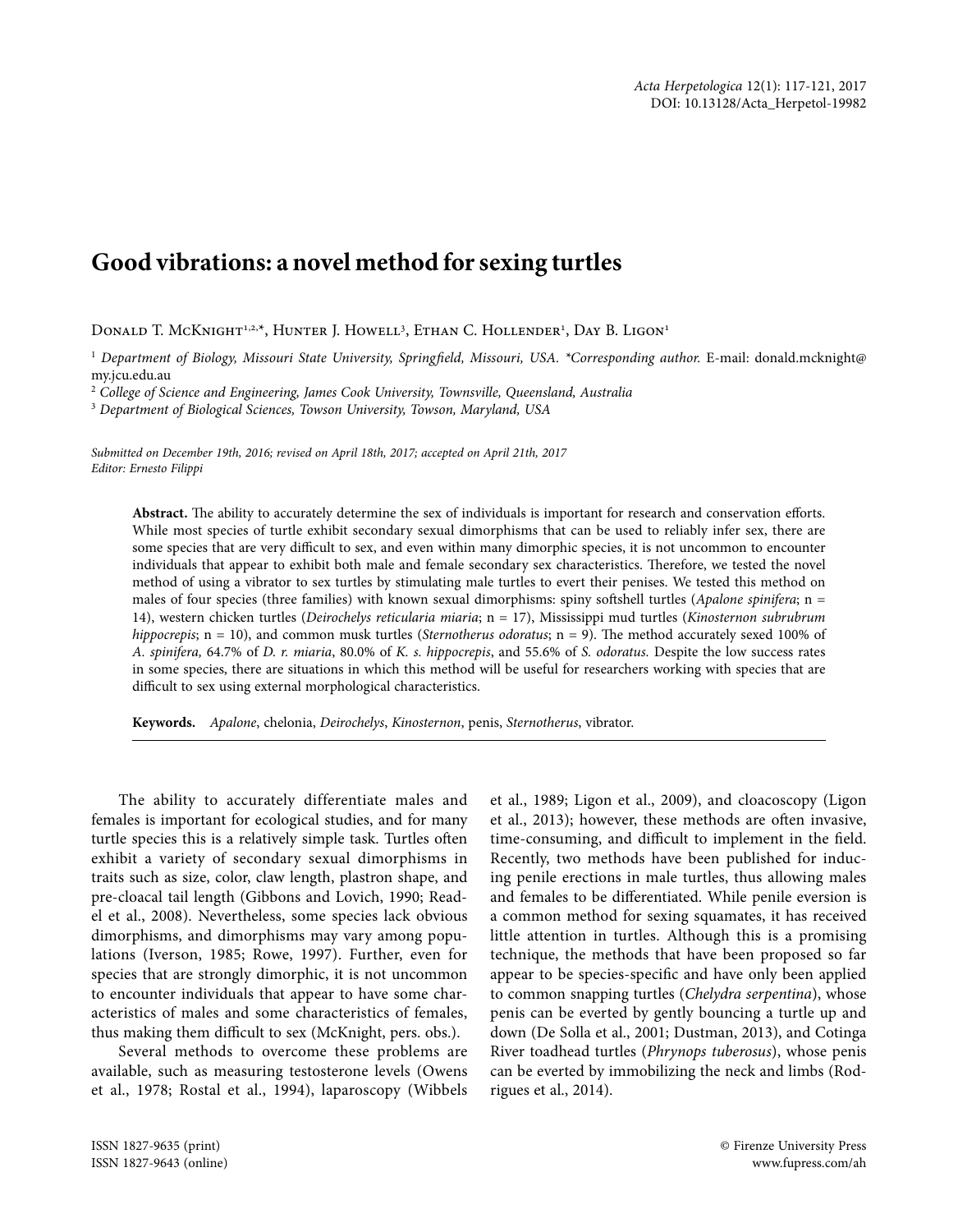Vibrators may provide a more broadly applicable method of penile eversion. Lefebvre et al. (2013) found that a vibrator could be used to induce ejaculation in male turtles, and ejaculation was preceded by a visible erection. Therefore, this method may be valuable as a means of sexing turtles. We examined its utility on four species of freshwater turtle representing three different families.

To test our method of using a vibrator to induce erections in males, we used species that can be sexed using external sexual dimorphisms such as size, color, and tail morphometrics. Thus, we could test the efficiency of the method by seeing how frequently it induced an erection in individuals that were known to be males. The four species that we used were: western chicken turtles (*Deirochelys reticularia miaria*; family: Emydidae), Mississippi mud turtles (*Kinosternon subrubrum hippocrepis*; family: Kinosternidae), common musk turtles (*Sternotherus odoratus*; family: Kinosternidae), and spiny softshell turtles (*Apalone spinifera*; family: Trionychidae). We captured them using hoop nets placed in ponds in southeastern Oklahoma (detailed trapping methods in McKnight et al., 2015).

Once a male turtle was captured, we attempted to induce an erection by applying an 18 cm, variable-speed, silver bullet vibrator to its shell and tail. We vibrated turtles for 10 min or until an erection was achieved, and we recorded the amount of time that it took to induce an erection. Trials were scored as "unsuccessful" if an erection had not been induced by the end of the 10-minute trial period. Our preliminary trials indicated that turtles needed to be fairly relaxed and willing to extend their limbs and tails before the method would be effective. Therefore, for the sake of time, we limited our trials



ed on the tail.

to turtles that were already active at the time of capture. Although this is a drawback of our method, most turtles quickly acclimate to being handled, and a few moments of holding a turtle is generally sufficient for it to extend its limbs (McKnight, pers. obs.).

During our trials, we held turtles vertically, with their plastrons facing the researcher that was operating the vibrator. Then, we gently applied the tip of the vibrator to the plastron, carapace, and tail (Fig. 1). We moved it among those regions based on the turtles' responses (i.e., if a turtle responded by tightly pulling its limbs and tail against its body, we moved to a different area). For each species, erections generally occurred when the vibrator was placed on the tail itself, but it was often necessary to first vibrate areas other than the tail, because starting with the tail generally resulted in the turtles pulling the tail tightly against the body, rather than extending it. Therefore, we started with the plastron or carapace, and moved to the tail once a turtle had fully extended its tail.

In general, turtles appeared to respond best when only the tip of the vibrator was touching them and when the vibrator had fresh batteries and was set on the fastest setting. Also, they seemed to respond best when the tip was held firmly against them (rather than allowing it to bounce), but not be pressed hard against them. Both allowing it to bounce and pressing it too hard generally resulted in turtles holding their limbs and tail tightly against the body, rather than relaxing. Additionally, it was often useful to move the vibrator around in small, slow, steady circles. As a general rule, we tried to hold the vibrator against the tail whenever possible (including following the tail if the turtle is waving it from side to side), but if this caused the turtle to retract its tail, then we moved the vibrator to a different position until the tail was extended again. Finally, sometimes males only protracted their penises briefly and quickly retracted them, rather than maintaining an erection. Therefore, it was necessary to watch the cloaca closely.

Although this was the general pattern, each species responded differently, so we had to adapt our protocol based both on the species and individual responses, and it will be necessary to test different positions and techniques when trying this method on a new species. For *A. spinifera* it was generally not necessary to spend time on parts of the body other than the tail. They usually extended their tails immediately and would allow us to hold the vibrator against their tails. They did frequently wave their tails from side to side, forcing us to move the vibrator with the tail, but they generally did not hold the tail against the body in a stressed position.

In contrast, *K. s. hippocrepis, S. odoratus*, and *D. r.*  **Fig. 1.** A male spiny softshell turtle (*Apalone spinifera*) being vibrat- *miaria* usually held their tails against their bodies initial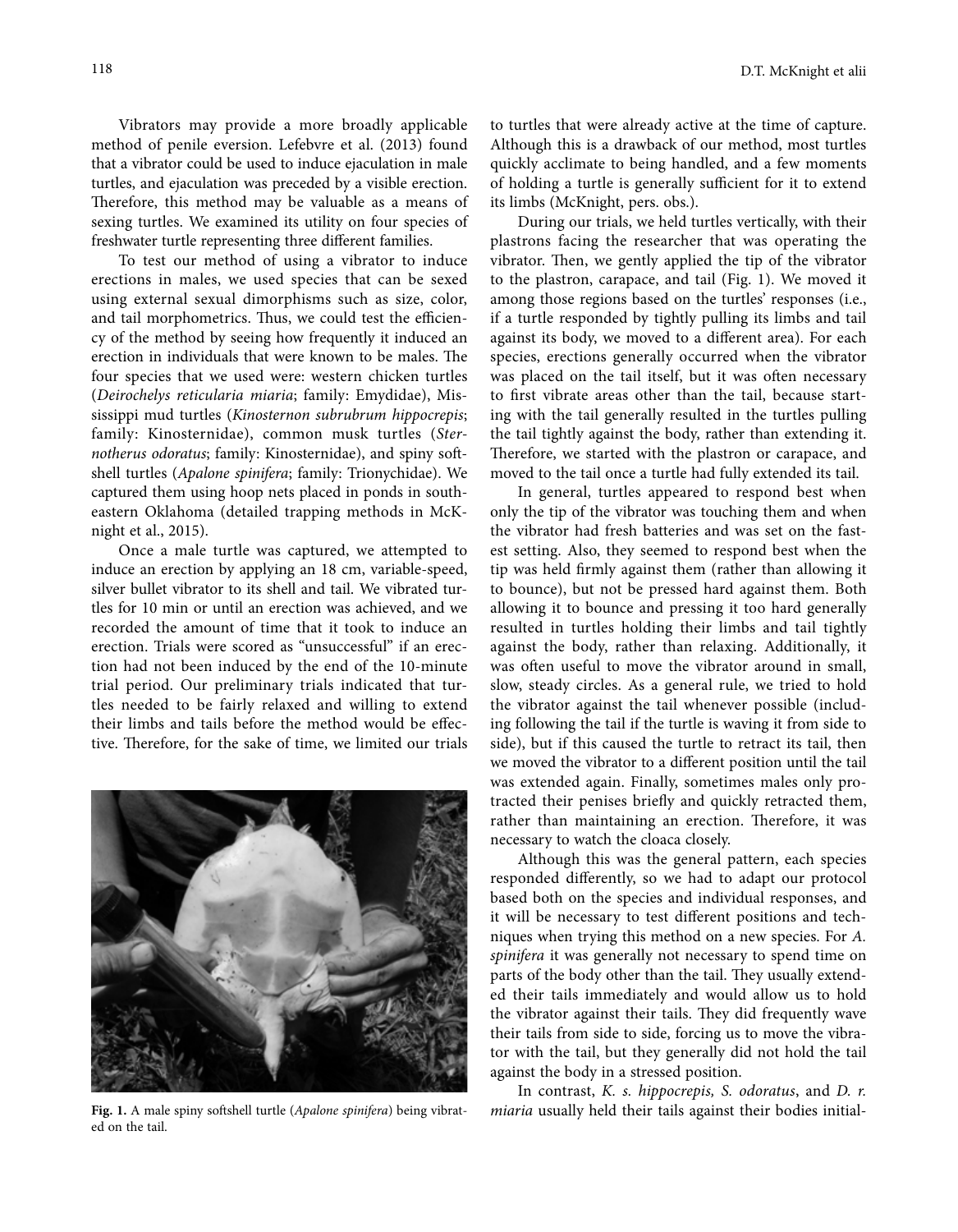ly and required stimulation to other parts of their body before they would relax and extend their tails. For *K. s. hippocrepis* and *S. odoratus*, this generally involved moving the vibrator in slow, small circles on the abdominal and pectoral scutes (the diameter of the circle was only 1-2 cm). *Deirochelys r. miaria* was similar, but it was usually necessary to vibrate slightly higher (more on the pectoral scutes than abdominal scutes). Also, sometimes they responded to being vibrated on the carapace (usually on the first vertebral scute). Finally, Lefebvre et al. (2013) reported that, when inducing male turtles to ejaculate, vibrating turtles on their heads was often effective, however, that method generally did not work in our study. This further illustrates the differences among species and highlights the need for testing several different locations and methods when vibrating a species for the first time.

In addition to the differences in the techniques necessary for stimulating the different species, our success rates also varied among species (Table 1). The method was the most successful for *A. spinifera* (100%), followed by *K. s. hippocrepis* (80.0%). It was less successful for *D. r. miaria* (64.7%) and *S. odoratus* (55.6%). We compared the success rates among species using a Fisher's exact test, and this showed that there was a statistically significant difference ( $P = 0.026$ ). The median time required to induce an erection also varied among the species, but it was lowest in *A. spinifera* and *K. s. hippocrepis*. Because the utility of this method varied among species, it will need to be validated on a species by species basis.

Despite the low success rate in some species, we think that this method has potential to be useful in several situations. First, based on our success employing this technique on *A. spinifera* and *K. s. hippocrepis*, it should be useful for some species or populations that are difficult to sex. However, it will first need to validated using individuals of a known sex (such as individuals in a captive population that have been sexed by other methods). If it is successful on those known individuals, then it will provide a cheap and non-invasive way of sexing that species in the field.

Second, even for species that can usually be sexed via secondary sexual dimorphisms, it is not uncommon to

**Table 1.** Sample sizes and results for the species that we vibrated. Both "Median time" and "Time range" represent the time for trials that were successful. Unsuccessful trials were aborted after 600 s.

|                 | miaria     | hippocrepis | Deirochelys Kinosternon<br>reticularia subrubrum<br>odoratus | Apalone<br>spinifera |
|-----------------|------------|-------------|--------------------------------------------------------------|----------------------|
| N               | 17         | 10          | 9                                                            | 14                   |
| % successful    | 64.7       | 80          | 55.6                                                         | 100                  |
| Median time (s) | 145        | 82          | 112                                                          | 77                   |
| Time range (s)  | $20 - 580$ | $6 - 332$   | $42 - 162$                                                   | $7 - 150$            |

find individuals that possess some characteristics of both males and females, thus making them difficult to sex. This method can be applied to those individuals even if it has not been validated for that species. In other words, if the method has been validated, then the outcome of vibrating the turtle can be used to assign the sex as either male or female; however, if it has not been validated for that species, inducing an erection would allow the turtle to be sexed as a male, and failure to induce an erection would simply leave the turtle with an unassigned sex code. Using a vibrator in this manner had already been helpful for sexing problematic individuals in our own research (McKnight, pers. obs.).

Third, it is often desirable to collect or monitor several individuals of a known sex (e.g., for movement studies). This is another situation where the method can be used even for species for which vibrating has a low or undetermined success rate. For example, if a research endeavor requires ten males of a species that is difficult to sex, an investigator could simply vibrate turtles until they had ten with erect phalli.

Finally, in situations where a researcher is working with a species, subspecies, or population for which secondary sexual dimorphisms are unknown or questionable, this method can be used to help validate a secondary sexual dimorphism. It is often possible to identify some individuals as females by palpating turtles for the presence of eggs (Zuffi et al., 1999) or employing a sonogram to look for evidence of enlarged follicles, and using the method we described to vibrate turtles will allows some males to be identified. Therefore, the combination of these two methods would allow researchers to easily compare the morphometrics of known males and known females to identify secondary sexual dimorphisms.

Indeed, this final method has proved useful in our research. At the outset of this project, we were not certain if our populations of *D. r. miaria* (a subspecies that has been poorly studied) were sexually dimorphic. We had a few known females (identified by the presence of eggs or enlarged follicles), but the majority of individuals appeared to be males (with a few immature females), resulting in a strongly skewed sex ratio (8:1 M:F [adult sex ratio], 4.7:1 [including suspected immature females]). Based on our extensive trapping, the sex ratio did not appear to be a trapping artifact, but it was skewed enough that we were not confident that published sexual dimorphisms were correct for this subspecies at this location (Ernst and Lovich, 2009). However, by using the vibrator method to confirm that a subset of the suspected males were actually males, we were able to plot regressions (Fig. 2), which then allowed us to use secondary sexual dimorphisms to confidently assign sex to turtles in our populations.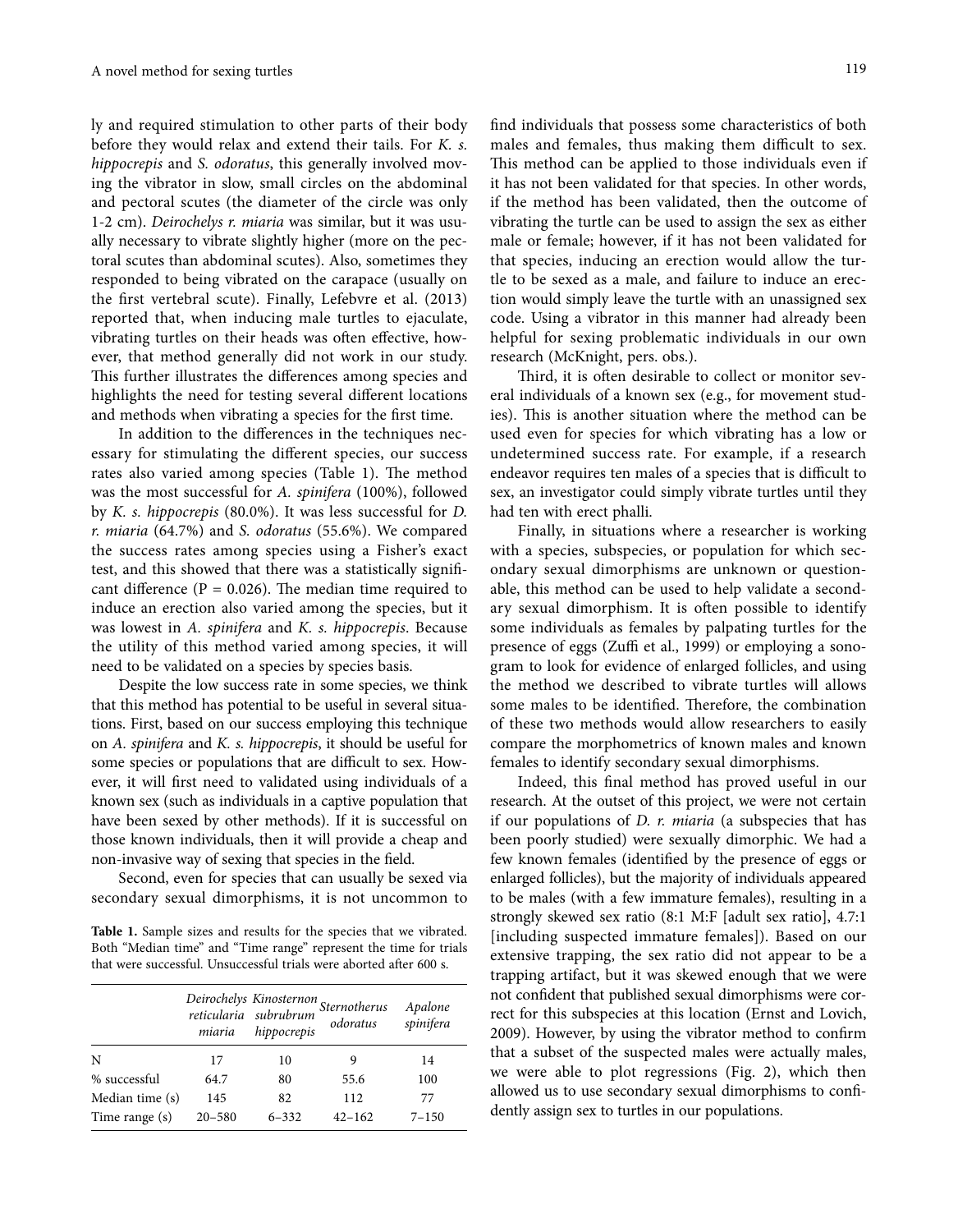А 35 30 ength (mm) 25 20 15 10 Undetermined sex ۵ 5 Ó Confirmed F (eggs)  $\mathbf 0$ В 35 30 ength (mm) 25 20 15 Suspected M  $\Box$ Confirmed M (vibr)  $10$  $\alpha$ Suspected J F 5 ö Confirmed F (eggs)  $\mathbf 0$ 200 60 80 100 120 140 160 180 Plastron length (mm)

**Fig. 2.** Secondary sexual dimorphisms in western chicken turtles (*Deirochelys reticularia miaria*). A) Prior to vibrating several males, we had identified females by the presence of eggs, but because of the skewed sex ratio and large size of the confirmed females, we were not confident that the relative precloacal tail length was reliable for this species. B) The vibrator allowed us to confirm the sex of several males, thus establishing that this is a true sexual dimorphism (precloacal tail length was not recorded for two of the vibrated males).  $M =$  males,  $F =$  females,  $J =$  juveniles,  $(vibr) =$  confirmed via the vibrator, (eggs) = confirmed via the presence of eggs or enlarged follicles. Regression lines are only shown for confirmed males and confirmed females.

In conclusion, although this method may not be a silver bullet for sexing all problematic turtle species, it is reliable for some species, and it has value even for species with low or undetermined rates of efficiency. It is cheaper, easier to implement in the field, and less invasive than many of the alternative techniques, and it has already proved useful in our own research. Therefore, we think that it will enhance other research projects as well.

## ACKNOWLEDGEMENTS

We would like to thank the Oklahoma Nature Conservancy and several private land owners for granting us access to their properties and assisting us with our research. The research presented here was conducted as part of a large survey effort that was funded by an Oklahoma Department of Wildlife Conservation State Wildlife Grant and the Delta Foundation and approved by the Missouri State University Institutional Animal Care and Use Committee (IACUC protocol no. 10014). We conducted the research under Oklahoma Department of Wildlife Conservation scientific collecting permits #5269, 5950, and 5610 and adhered to the ASIH/HL/SSAR Guidelines for Use of Live Amphibians and Reptiles.

## REFERENCES

- De Solla, S.R., Portelli, M., Spiro, H., Brooks, R.J. (2001): Penis displays of snapping turtles (*Chelydra serpentina*) in response to handling: Defensive or displacement behavior. Chelonian Conserv. Biol. **4**: 187-189.
- Dustman, E.A. (2013): Sex identification in the common snapping turtle (*Chelydra serpentina*): A new technique and evaluation of previous methods. Herpetol. Rev. **44**: 235-238.
- Ernst, C.H., Lovich, J.E. (2009): Turtles of the United States and Canada, 2nd ed. Johns Hopkins University Press, Baltimore, Maryland, USA.
- Gibbons, J.W., Lovich, J.E. (1990): Sexual dimorphism in turtles with emphasis on the slider turtle (*Trachemys scripta*). Herpetol. Monogr. **4**: 1-29.
- Iverson, J.B. (1985): Geographic variation in sexual dimorphism in the mud turtle *Kinosternon hirtipes*. Copeia **1985**: 388-393.
- Lefebvre, J., Carter, S., Mockford, S.W. (2013): New experimental method for semen extraction in freshwater turtles. Herpetol. Rev. **44**: 595-600.
- Ligon, D.B., Bidwell, J. Lovern, M.B. (2009): Temperature effects on hatchling growth and metabolic rate in the African spurred tortoise, *Geochelone sulcata*. Can. J. Zool. **87**: 64-72.
- Ligon, D.B., Backues, K., Fillmore, B.M., Thompson, D.M. (2013): Ontogeny of gonad and genital morphology in juvenile alligator snapping turtles (*Machrochelys temminckii*). Herpetol. Conserv. Biol. **9**: 146-155.
- McKnight, D.T., Harmon, J.R., McKnight, J.L., Ligon, D.B. (2015): Taxonomic biases of seven methods used to survey a diverse herpetofaunal community. Herpetol. Conserv. Biol. **10**: 666-678.
- Owens, D.W., Hendrickson, J.R., Lance, V., Callard, L.P. (1978): A technique for determining sex of immature *Chelonia mydas* using radioimmunoassy. Herpetologica **34**: 270-273.
- Readel, A.M., Dreslik, M.J., Warner, J.K., Banning, W.J., Phillips, C.A. (2008): A quantitative method for sex identification in emydid turtles using secondary sexual characters. Copeia **2008**: 643-647.
- Rodrigues, J.F.M., Soares, D.de O., Silvia, J.R.F. (2014): Sexing freshwater turtles: penile eversion in *Phrynops*